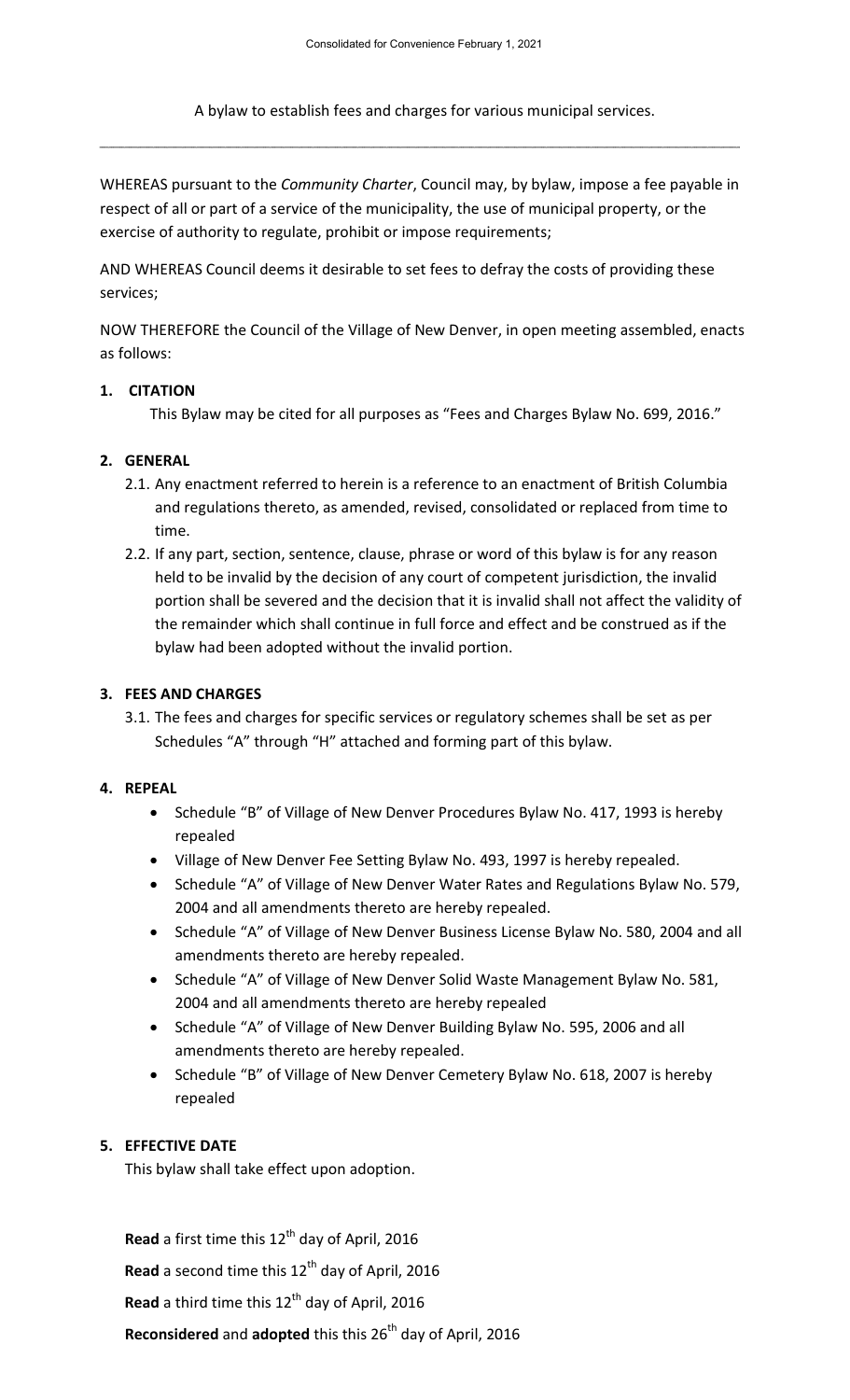MAYOR CORPORATE OFFICER

Certified to be a true copy of, "Fees and Charges Bylaw No. 699, 2016".

CORPORATE OFFICER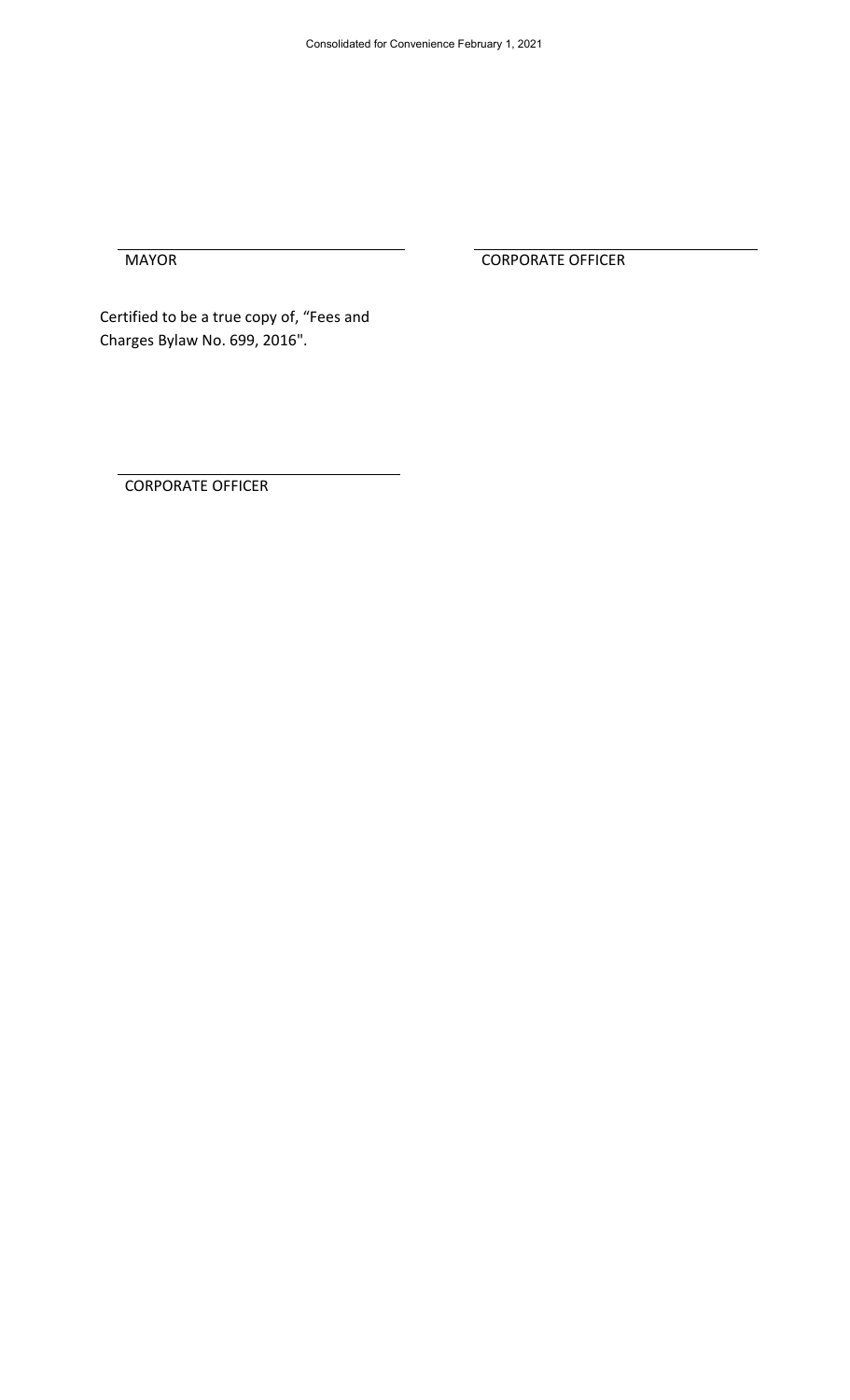# SCHEDULE "A"

# **Fees for Recreation and Cultural Services**

# **Knox Hall Rental**

| <b>Community Organizations</b> | \$350.00/year |
|--------------------------------|---------------|
| Hourly                         | \$25.00       |
| Half Day (4 hours)             | \$75.00       |
| Daily                          | \$110.00      |
| Cleaning (if required)         | \$30.00/hour  |
| Lost key charge                | \$50.00       |

# **Rental of Parks and Public Lands** (including Centennial Park, but not the Kohan Garden)

| Clean up costs                   | \$30/hour                              |          |
|----------------------------------|----------------------------------------|----------|
|                                  | Events involving fewer than 100 people |          |
|                                  | $\frac{1}{2}$ day                      | full day |
| Centennial Park Gazebo           | \$50.00                                | \$100.00 |
| Centennial Park BBQ Shelter      | \$50.00                                | \$100.00 |
| <b>Centennial Park Field</b>     | \$50.00                                | \$100.00 |
| <b>Centennial Park Cookhouse</b> | \$50.00                                | \$100.00 |
|                                  | Events involving 100 or more people    |          |
|                                  | $\frac{1}{2}$ day                      | full day |
| Centennial Park Gazebo           | \$75.00                                | \$140.00 |
| Centennial Park BBQ Shelter      | \$75.00                                | \$140.00 |
| Centennial Park Field            | \$75.00                                | \$140.00 |
| <b>Centennial Park Cookhouse</b> | \$75.00                                | \$140.00 |

# **Centennial Campground**

| Regular Sites         | \$25.00 |
|-----------------------|---------|
| Lakeside Sites        | \$40.00 |
| <b>Serviced Sites</b> | \$35.00 |
| Overflow Sites        | \$20.00 |

| Group Tent Site | \$15.00 per tent, minimum 4 tents<br>maximum 2 adults/tent, \$5/extra adult |
|-----------------|-----------------------------------------------------------------------------|
| Sani-dump       | \$10.00                                                                     |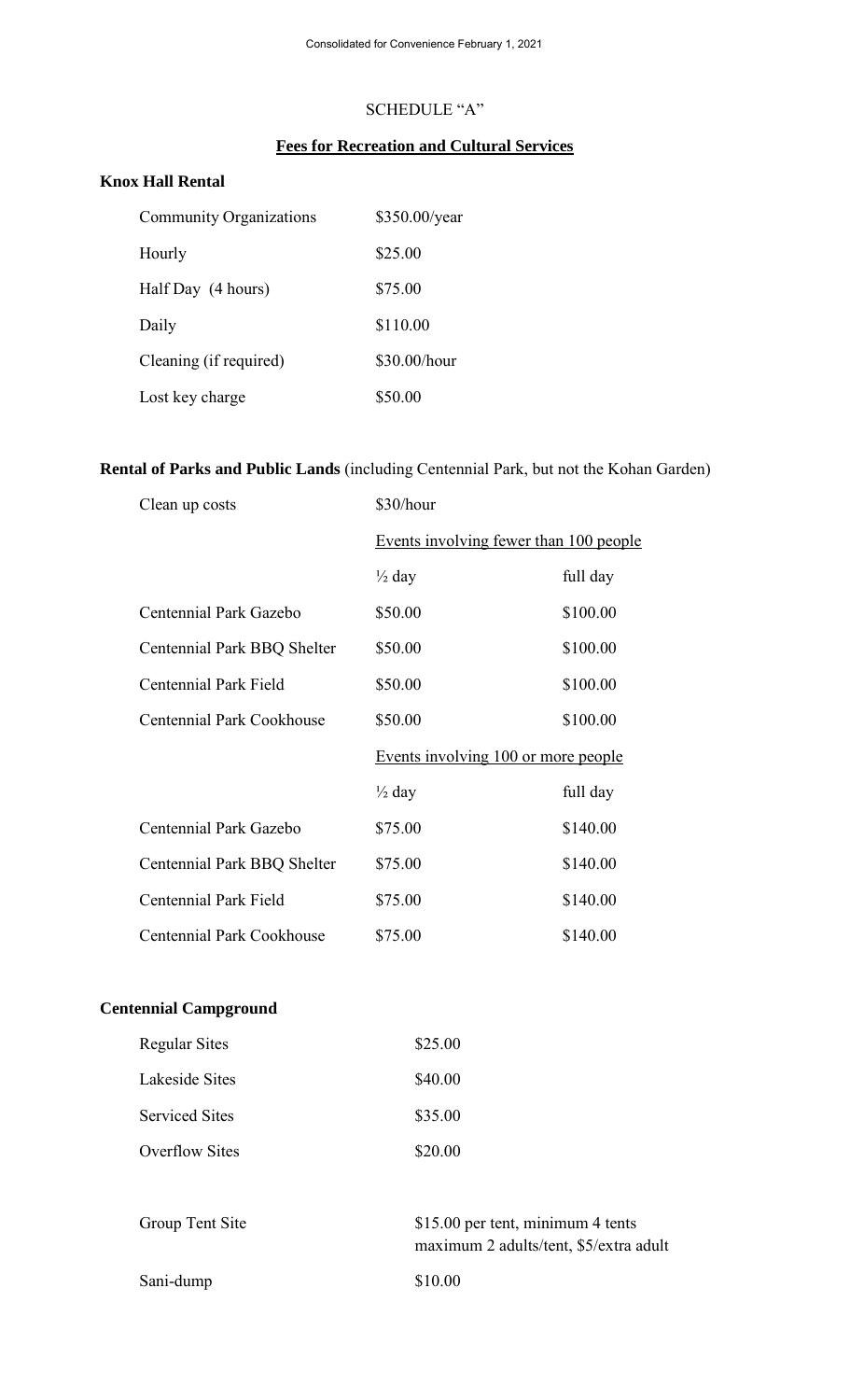#### SCHEDULE "A"

#### **Nikkei Internment Memorial Centre Admissions**

|                                               | Single Entry | <b>Annual Pass</b> |
|-----------------------------------------------|--------------|--------------------|
| Adult                                         | \$9.00       | \$20.00            |
| Student (under 18 OR having valid student ID) | \$7.00       | \$15.00            |
| Senior (age 60 and over)                      | \$7.00       | \$15.00            |
| Family (2 adults and their children under 18) | \$20.00      | \$40.00            |

Children under the age of 6 are admitted free of charge.

Kyowakai Society members and their direct descendants are admitted free of charge.

Former internees are admitted free of charge upon advance request to the Village of New Denver.

School groups are eligible for a 40% discount off the standard admission prices of the entire group (students, teachers and chaperones).

#### **Nikkei Internment Memorial Centre Special Access**

| Filming on site                                                                                                           | \$75 for first 3 hours,<br>\$25 for each<br>additional hour |
|---------------------------------------------------------------------------------------------------------------------------|-------------------------------------------------------------|
| <b>Research Services</b>                                                                                                  | \$30 per hour                                               |
| Commercial use fees for print publication                                                                                 | \$40                                                        |
| Commercial use fees for television, film or online                                                                        | \$75                                                        |
| 72 dpi resolution digital file of a scanned photograph or archival record<br>(retrieved from online database collection). | <b>FREE</b>                                                 |
| 300 dpi resolution digital file of a scanned photograph or archival record                                                | \$25                                                        |
| Custom dpi resolution digital file                                                                                        | \$40                                                        |
| Shipping                                                                                                                  | Actual cost +10%                                            |
| Rush order                                                                                                                | Double                                                      |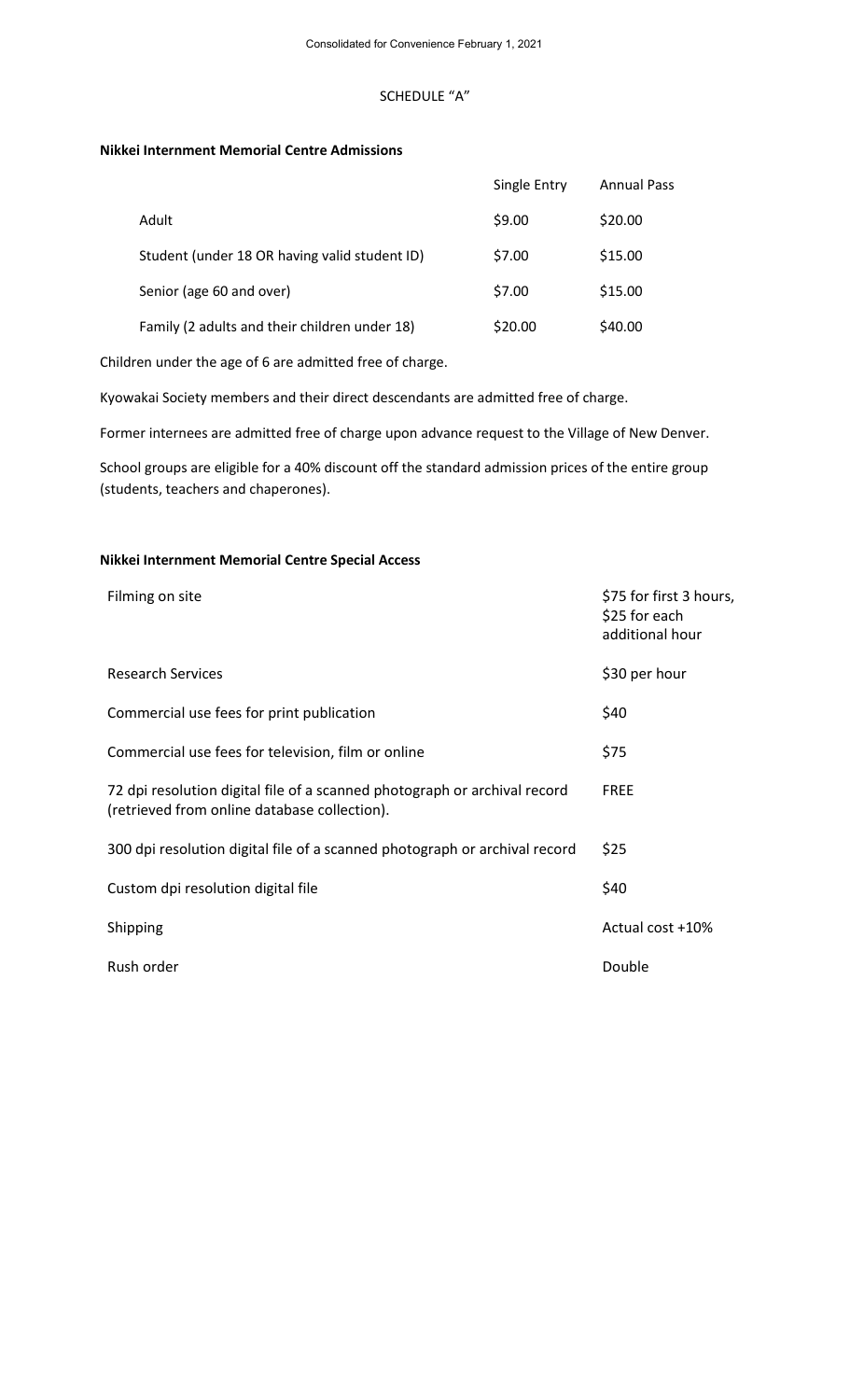#### SCHEDULE "B"

# **Cemetery Fees**

| Grave Space - Resident (Adult, Child, Infant, Cremation)               | Fee<br>\$150.00 | Portion<br>Allocated to<br>Care Fund<br>\$37.50 |
|------------------------------------------------------------------------|-----------------|-------------------------------------------------|
| Grave Space - Non-Resident (Adult, Child, Infant, Cremation)           | \$400.00        | \$100.00                                        |
| Services - Open/Close (Adult, Child, Reburial)                         | \$350.00        |                                                 |
| Services - Open/Close (Cremated Remains)                               | \$90.00         |                                                 |
| Burials - Monday-Friday after 3:30, Saturday (Adult, Child,<br>Infant) | \$460.00        |                                                 |
| Burials - Monday-Friday after 3:30, Saturday (Cremated<br>Remains)     | \$200.00        |                                                 |
| Burials - Sunday (Adult, Child, Infant)                                | \$550.00        |                                                 |
| Burials - Sunday (Cremated Remains)                                    | \$290.00        |                                                 |
| Burials - Statutory Holidays (Adult, Child, Infant)                    | \$700.00        |                                                 |
| Burials - Statutory Holidays (Cremated Remains)                        | \$440.00        |                                                 |
| Open/Close for Exhumation (Adult, Child, Infant)*                      | \$600.00        |                                                 |
| Open/Close for Exhumation (Cremated Remains)*                          | \$90.00         |                                                 |
| Transfer of Licence                                                    | \$10.00         |                                                 |
| Installation of Memorial - with base                                   | \$60.00         | \$15.00                                         |
| Installation of Memorial - without base                                | \$100.00        | \$25.00                                         |

\*Exhumations on Saturday, Sundays or Statutory Holidays will be charged at actual cost plus 10% administration fee.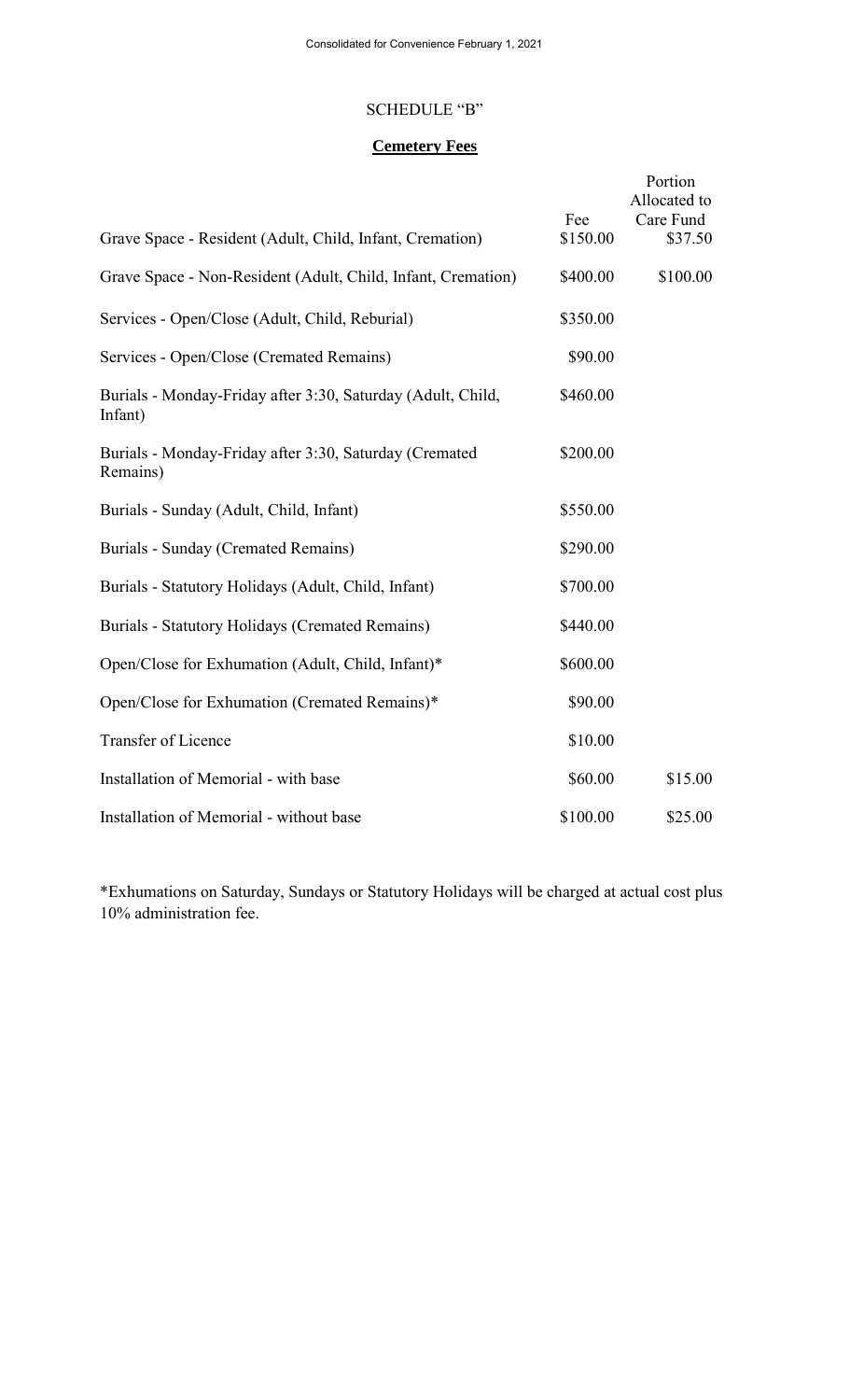#### THE CORPORATION OF THE VILLAGE OF NEW DENVER BYLAW NO. 712, 2017 (amending 699, 2016) Consolidated for Convenience February 1, 2021

# SCHEDULE "C"

# **Water Fees and Charges**

### **Annual Water Rates**

|                                                                                | 2018           | 2019           |
|--------------------------------------------------------------------------------|----------------|----------------|
| Residence                                                                      | \$327          | \$359          |
| Duplex (per unit)                                                              | \$327          | \$359          |
| <b>Secondary Suite</b>                                                         | \$260          | \$286          |
| <b>Business</b>                                                                | \$327          | \$359          |
| <b>RCMP</b>                                                                    | \$659          | \$725          |
| Post Office                                                                    | \$327          | \$359          |
| Laundromat<br>first washer<br>each additional washer                           | \$327<br>\$85  | \$359<br>\$93  |
| Church                                                                         | \$97           | \$106          |
| Hotel/Motel/Guesthouse<br>residence or manager's suite<br>each additional unit | \$327<br>\$103 | \$359<br>\$113 |
| Beverage Room                                                                  | \$327          | \$359          |
| Restaurant                                                                     | \$460          | \$506          |
| Sandwich Shop                                                                  | \$393          | \$433          |
| Senior Citizens Housing (9 units)                                              | \$2,124        | \$2,336        |
| School                                                                         | \$5,748        | \$6,322        |
| <b>Hospital/Health Care Centre</b>                                             | \$6,897        | \$7,587        |
| <b>Swimming Pool</b>                                                           | \$260          | \$286          |
| Car Wash - per stall                                                           | \$393          | \$433          |
| Outside Village on Village System                                              | \$460          | \$506          |

5% penalty will be applied to all amounts that have not been paid by February 15<sup>th</sup>

5% additional penalty will be applied to all amounts that have not been paid by October 1st

#### **Water Service Charges**

| <b>Connection Charges</b>                | Actual cost of labour, material &<br>equipment + 25% |
|------------------------------------------|------------------------------------------------------|
| Water Shut Off - during working hours    | NO CHARGE                                            |
| Water Shut Off - after hours or Saturday | 4 hrs x rate x 1.5                                   |
| Water Shut Off - Sundays                 | 4 hrs x rate x 2                                     |
| Water Shut Off - Statutory Holidays      | 4 hrs x rate x 3                                     |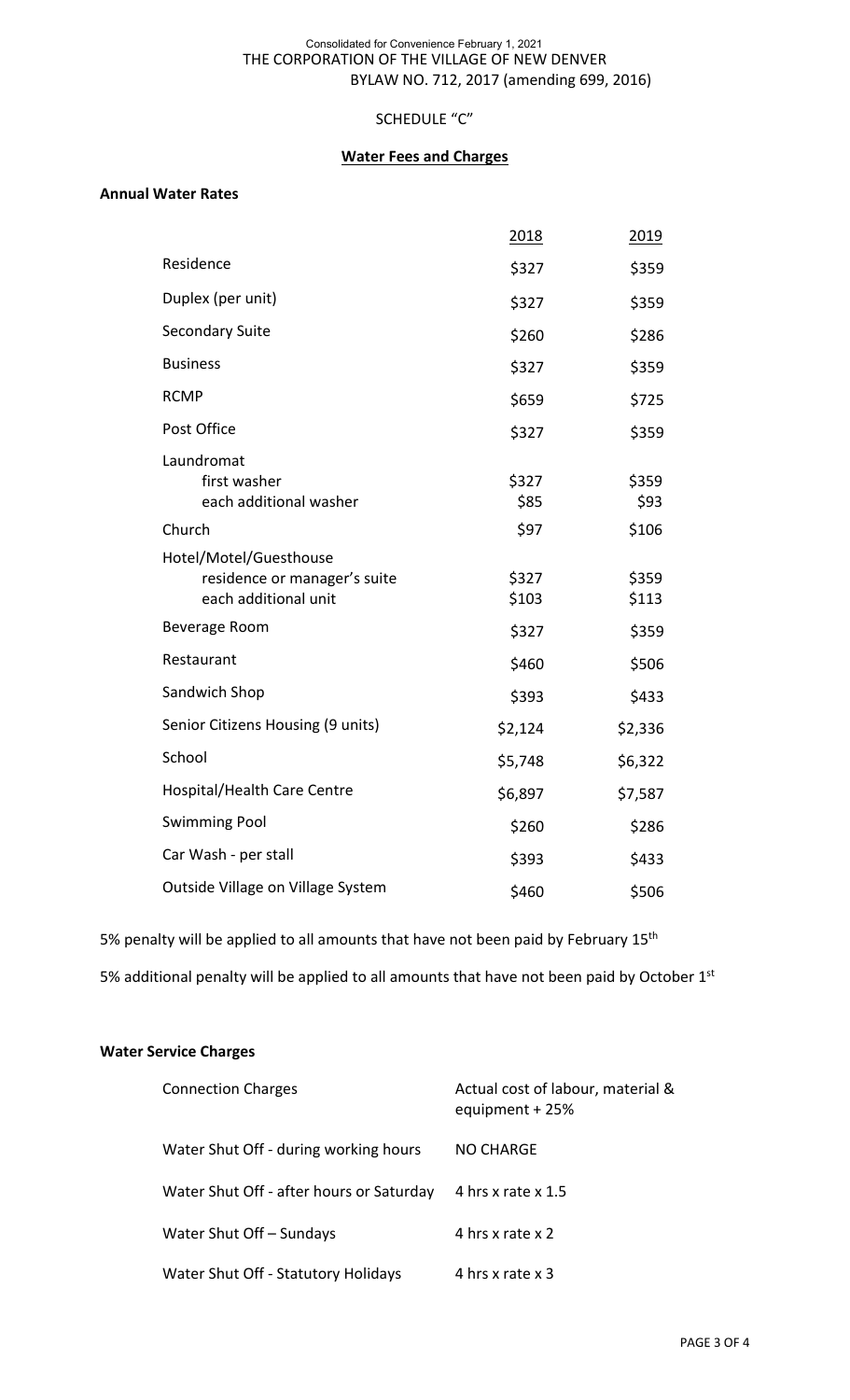#### THE CORPORATION OF THE VILLAGE OF NEW DENVER BYLAW NO. 712, 2017 (amending 699, 2016) Consolidated for Convenience February 1, 2021

### SCHEDULE "D"

#### **Solid Waste Management Fees**

#### **Annual Garbage Rates**

|                                            | 2018             | 2019             |
|--------------------------------------------|------------------|------------------|
| Residential                                |                  |                  |
| 50 Tags<br><b>Additional tags</b>          | \$159<br>\$4     | \$164<br>\$4     |
|                                            |                  |                  |
| Hospital                                   | \$4,138          | \$4,262          |
| School                                     | \$2,546          | \$2,623          |
| <b>Seniors Citizens Housing Complex</b>    | \$1,591          | \$1,639          |
| <b>Municipal Buildings</b>                 | <b>NO CHARGE</b> | <b>NO CHARGE</b> |
| Sandwich Shops                             | \$345            | \$355            |
| Hotel, Motel                               | \$583            | \$601            |
| Restaurant, Café                           | \$530            | \$546            |
| <b>Beverage Room</b>                       | \$212            | \$219            |
| Grocery Store, Supermarket                 | \$796            | \$820            |
| <b>Convenience Store</b>                   | \$265            | \$273            |
| Auto Repair Service with Gas Station       | \$318            | \$328            |
| <b>Auto Repair Service</b>                 | \$265            | \$273            |
| Post Office                                | \$361            | \$372            |
| Car Wash                                   | \$212            | \$219            |
| All other businesses (once weekly pick-up) | \$212            | \$219            |

5% penalty will be applied to all amounts that have not been paid by February 15th

5% additional penalty will be applied to all amounts that have not been paid by October 1st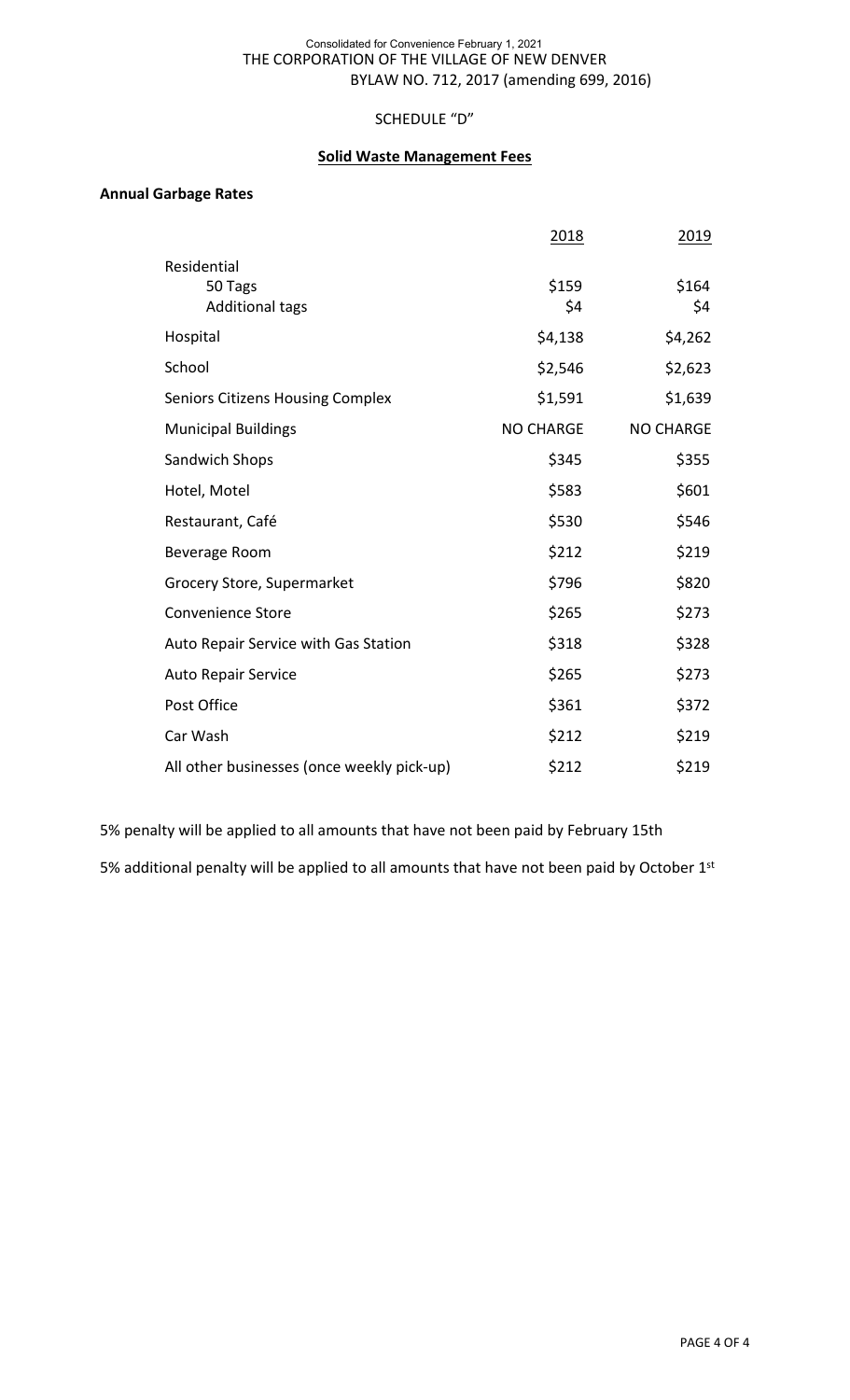#### SCHEDULE "E"

# **Business Licence Fees**

|                                                                                        |          | Temporary |
|----------------------------------------------------------------------------------------|----------|-----------|
|                                                                                        | Annual   | Day       |
|                                                                                        | Fee      | Licence   |
| Mobile Vendor                                                                          | \$105.00 | \$15.00   |
| <b>Temporary Residential Vacation Rental</b><br>(per rental, maximum 4 weeks per year) | \$30.00  |           |
| All other businesses                                                                   | \$30.00  | \$15.00   |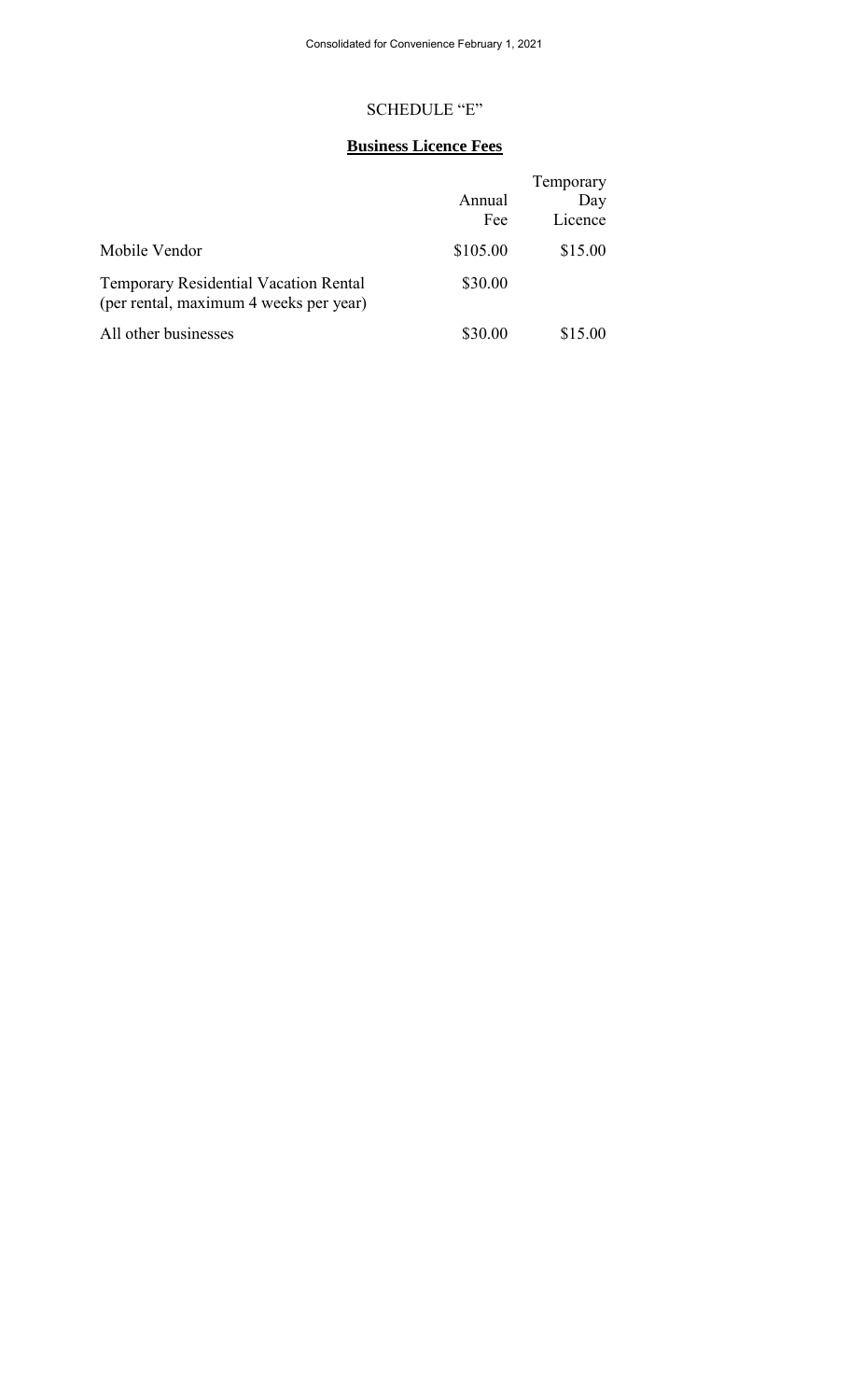# SCHEDULE "F"

# **Building Permit Fees**

| Construction                              |          |
|-------------------------------------------|----------|
| Value of \$1.00 - \$1,000                 | \$50.00  |
| Per additional \$1,000 or portion thereof | \$10.50  |
| Manufactured home placement               |          |
| single wide                               | \$200.00 |
| double wide                               | \$300.00 |
| Change of occupancy (commercial)          | \$100.00 |
| Demolition                                | \$100.00 |
| Moving a building                         | \$100.00 |
| Temporary building                        | \$200.00 |
| Occupant Load Calculation                 | \$100.00 |
| Re-Inspection                             | \$50.00  |
| Permit renewal                            | \$100.00 |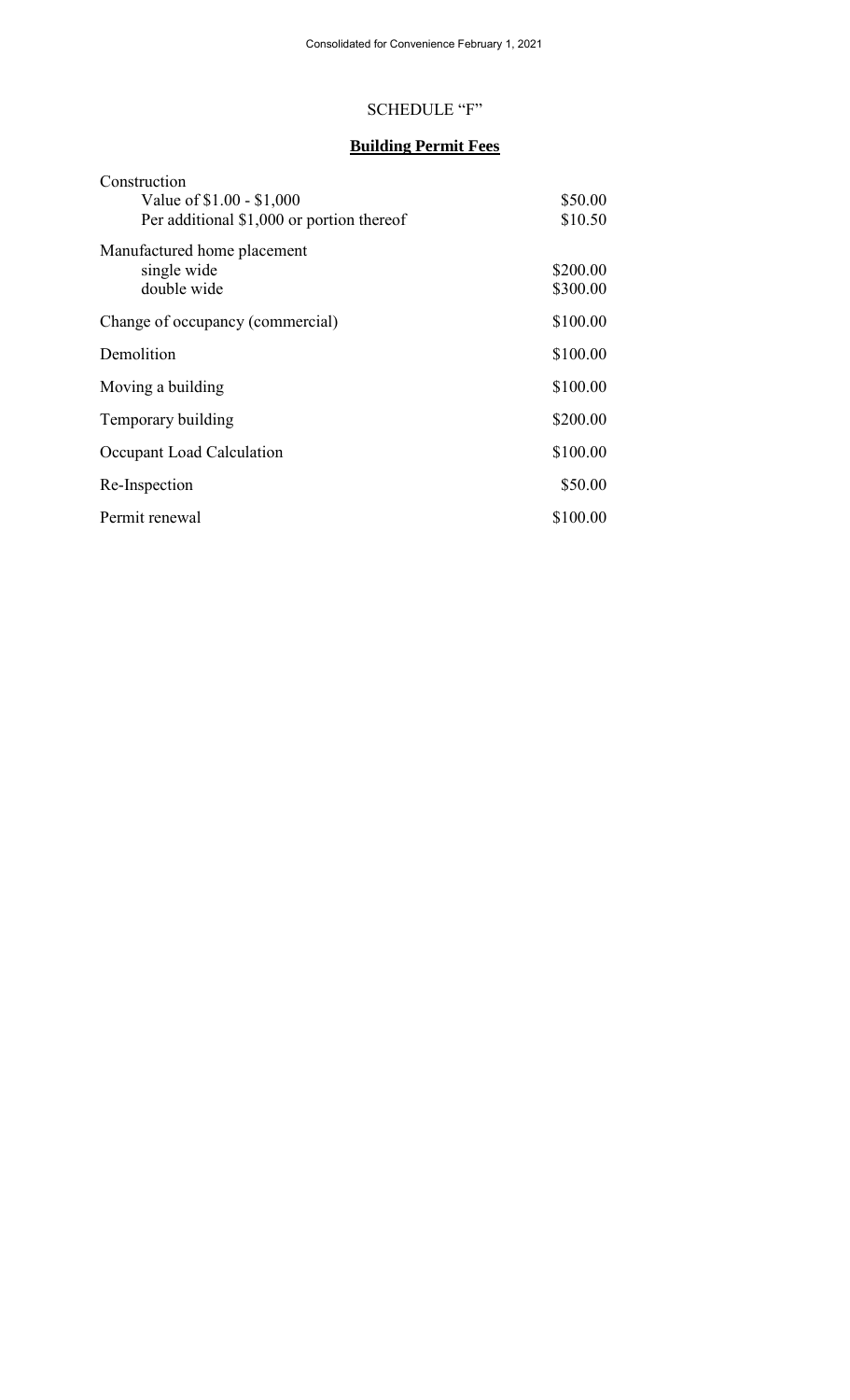#### SCHEDULE "G"

# **Planning & Development Fees**

| <b>Official Community Plan Amendment Application</b>                                                   | $$100.00 + advertising costs$ |
|--------------------------------------------------------------------------------------------------------|-------------------------------|
| Zoning By-Law Amendment Application                                                                    | $$100.00 + advertising costs$ |
| Joint Official Community Plan & Zoning By-Law Amendment<br>Application                                 | $$150.00 + advertising costs$ |
| Development Variance Permit Application                                                                | \$100.00                      |
| Development Permit Application<br>Value up to $$50,000$<br>Each additional \$50,000 or portion thereof | \$100.00<br>\$100.00          |
| Subdivision Application<br>Creating 4 lots or fewer<br>Each additional lot created                     | \$500.00<br>\$100.00          |